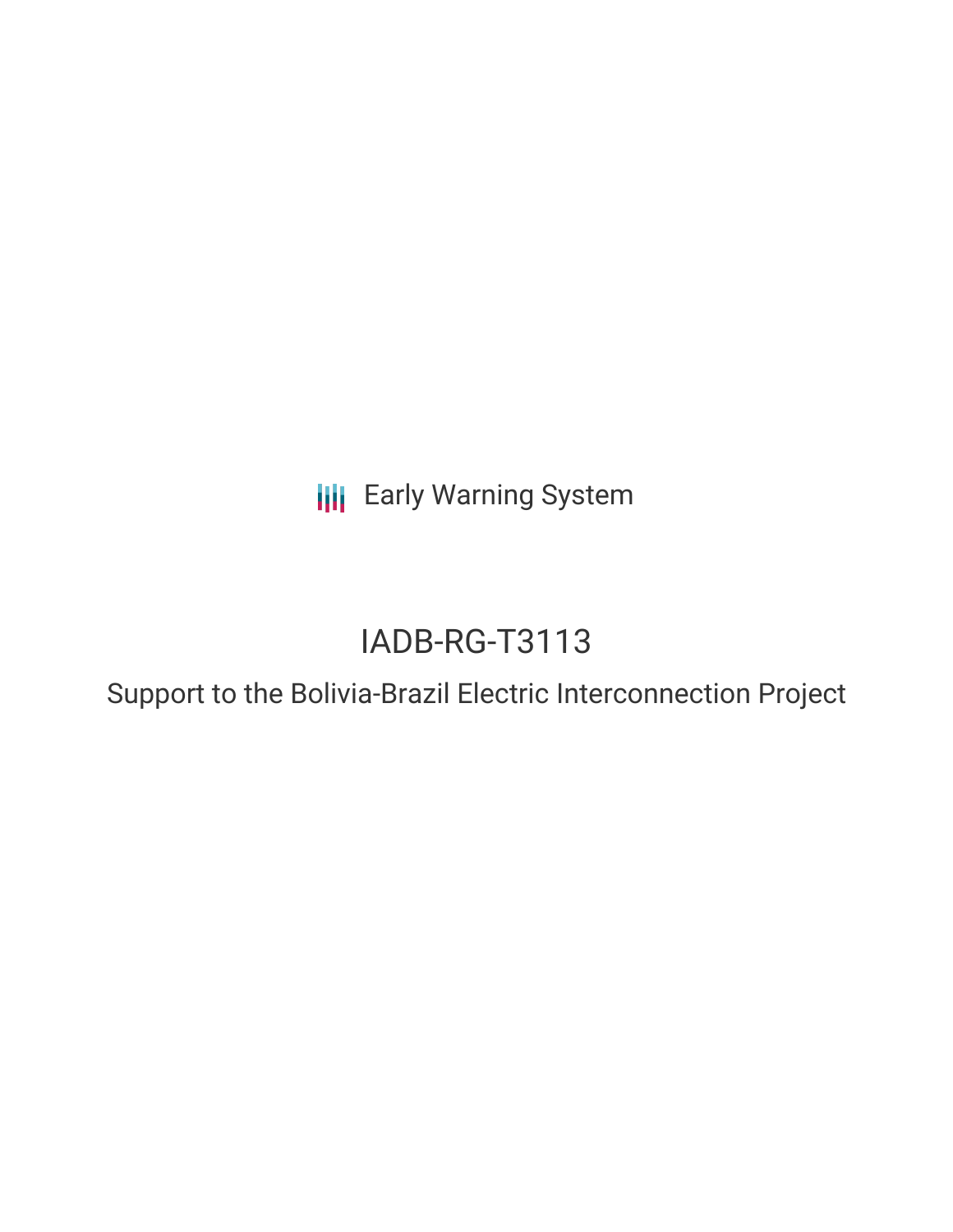

## **Quick Facts**

| <b>Countries</b>               | Bolivia, Brazil                        |
|--------------------------------|----------------------------------------|
| <b>Financial Institutions</b>  | Inter-American Development Bank (IADB) |
| <b>Status</b>                  | Approved                               |
| <b>Bank Risk Rating</b>        | A                                      |
| <b>Voting Date</b>             | 2018-03-06                             |
| <b>Borrower</b>                | Regional                               |
| <b>Sectors</b>                 | Energy, Technical Cooperation          |
| <b>Investment Type(s)</b>      | Grant                                  |
| <b>Investment Amount (USD)</b> | $$0.50$ million                        |
| <b>Project Cost (USD)</b>      | \$0.90 million                         |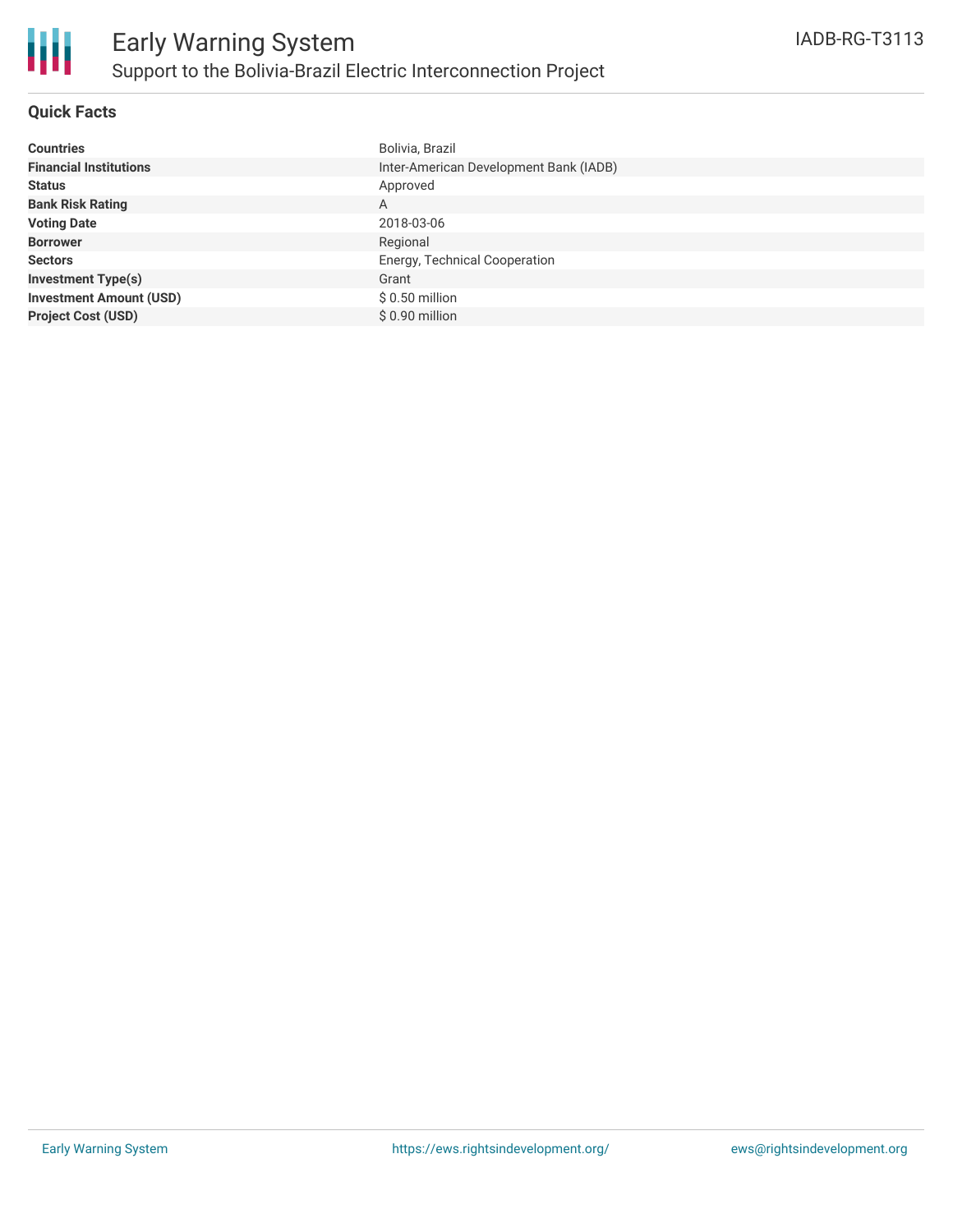

# **Project Description**

This Technical Cooperation aims to support the electric interconnection process between Bolivia and Brazil, to promote commercial exchanges of electricity between both countries.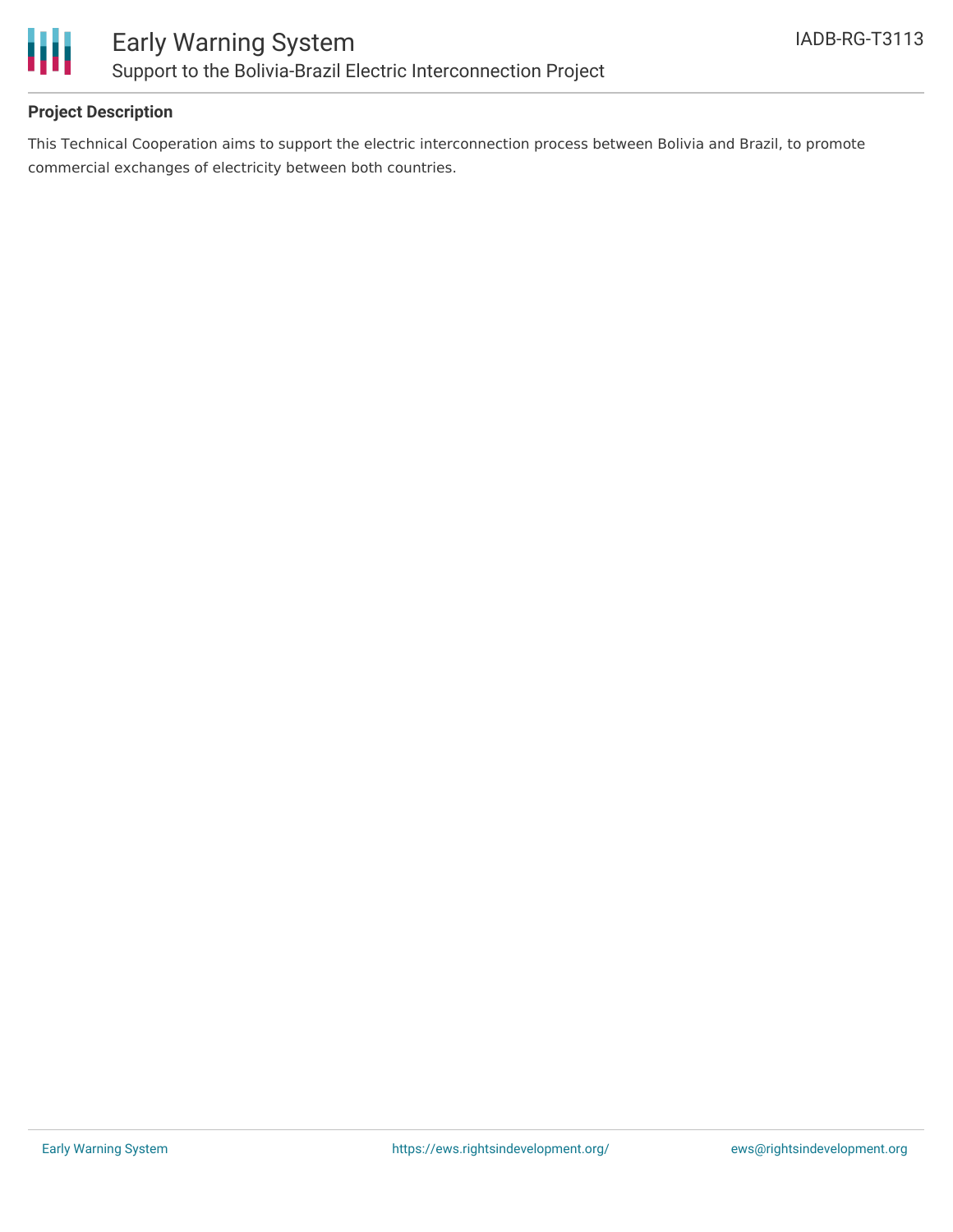

# Early Warning System Support to the Bolivia-Brazil Electric Interconnection Project

#### **Investment Description**

• Inter-American Development Bank (IADB)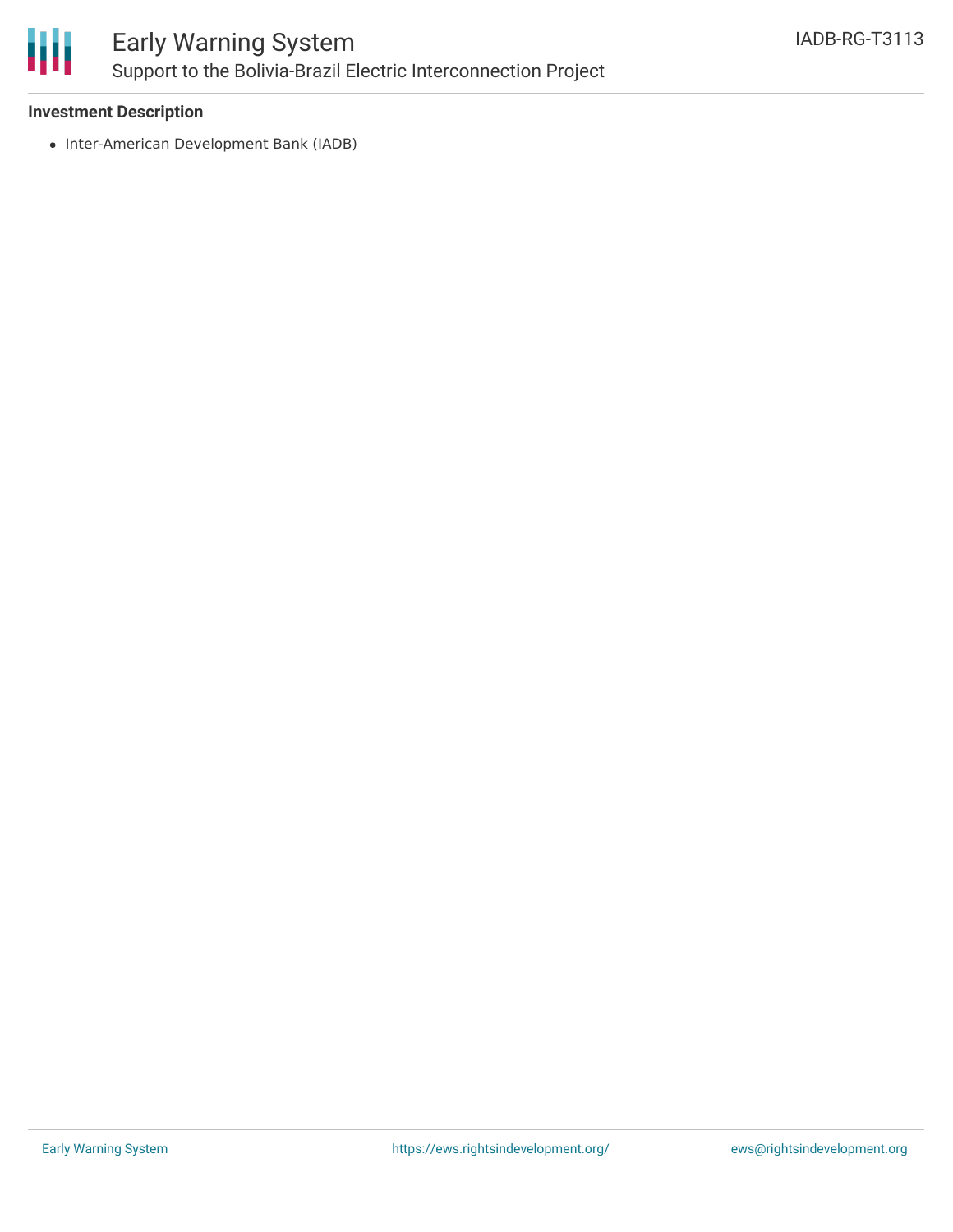

## **Contact Information**

#### ACCOUNTABILITY MECHANISM OF IADB

The Independent Consultation and Investigation Mechanism (MICI) is the independent complaint mechanism and fact-finding body for people who have been or are likely to be adversely affected by an Inter-American Development Bank (IDB) or Inter-American Investment Corporation (IIC)-funded project. If you submit a complaint to MICI, they may assist you in addressing the problems you raised through a dispute-resolution process with those implementing the project and/or through an investigation to assess whether the IDB or IIC is following its own policies for preventing or mitigating harm to people or the environment. You can submit a complaint by sending an email to MICI@iadb.org. You can learn more about the MICI and how to file a complaint at http://www.iadb.org/en/mici/mici,1752.html (in English) or http://www.iadb.org/es/mici/mici,1752.html (Spanish).